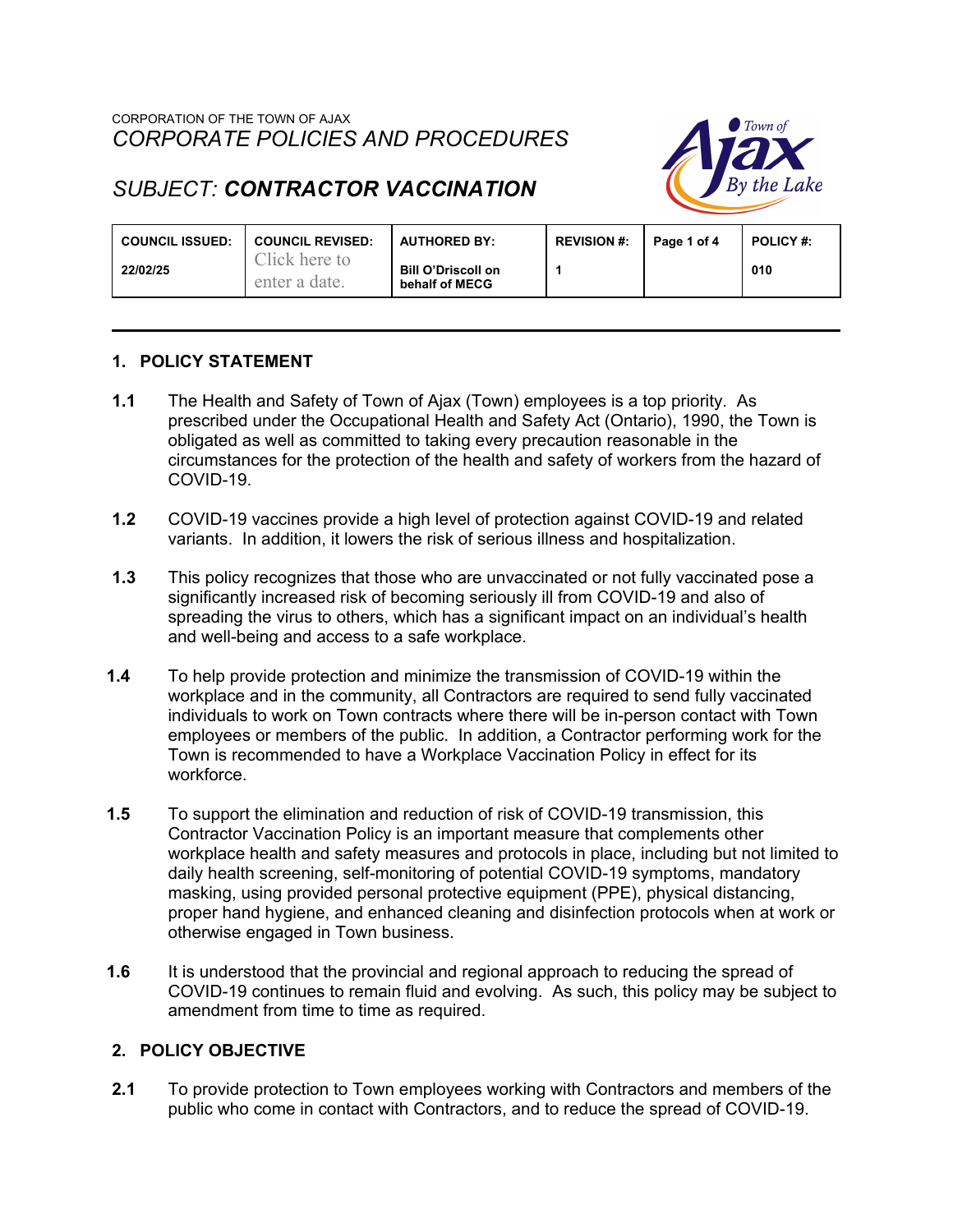| <b>COUNCIL ISSUED:</b> | <b>COUNCIL REVISED:</b>        | <b>AUTHORED BY:</b>                         | <b>REVISION #:</b> | Page 2 of 4 | <b>POLICY #:</b> |
|------------------------|--------------------------------|---------------------------------------------|--------------------|-------------|------------------|
| 22/02/25               | Click here to<br>enter a date. | <b>Bill O'Driscoll on</b><br>behalf of MECG |                    |             | 010              |

**2.2** To outline the requirements that must be met for a contracted worker to be considered to have full vaccination status and be able to work on Town contracts.

# **3. SCOPE**

- **3.1** This policy applies to all contracts and Contractors, including subcontractors, who have in-person contact with Town employees or members of the public in the performance of work under the contract.
- **3.2** Individuals who are performing contracted work and who are required to be vaccinated as per the Provincial Health Minister's directive have an additional obligation to comply with vaccination policies pertaining to their specific locations and/or professions/groups pursuant to legislation (e.g., paramedic services, children's services, long-term care and population health).

### **4. DEFINITIONS**

- **4.1 Contractor** includes any company or organization that has an agreement to provide goods and/or services to the Town, either directly or as a subcontractor, and has inperson contact with Town employees or members of the public in the performance of the work under the agreement.
- **4.2 COVID-19** is a virus belonging to a large family of viruses called coronavirus which includes the virus that causes the common cold and more severe diseases such as Severe Acute Respiratory Syndrome (SARS) and Middle East Respiratory Syndrome (MERS-COV). The virus that causes COVID-19 is a novel coronavirus named SARS-CoV-2.
- **4.3 Fully Vaccinated** is an individual who has received a full COVID-19 vaccine series approved by Health Canada (e.g., two doses of a two-dose vaccine series + 14 days, or one dose of a single-dose vaccine series + 14 days). A list of vaccines approved by Health Canada can be found at https://www.canada.ca/en/health-canada/services/drugshealth-products/covid19-industry/drugs-vaccines-treatments/vaccines.html.
- **4.4 Town** refers to the Corporation of the Town of Ajax.
- **4.5 Vaccine** is defined as a substance used to stimulate the production of antibodies and provide immunity against SARS-CoV-2.
- **4.6 Workplace Vaccination Policy** is defined as a policy implemented by the Contractor for its workforce, in line with current public health guidelines and recommendations.

# **5. PROCEDURE**

**5.1** The Town requires Contractors to provide a written attestation that the individuals assigned to work on Town contracts who have in-person contact with Town employees or members of the public have been Fully Vaccinated.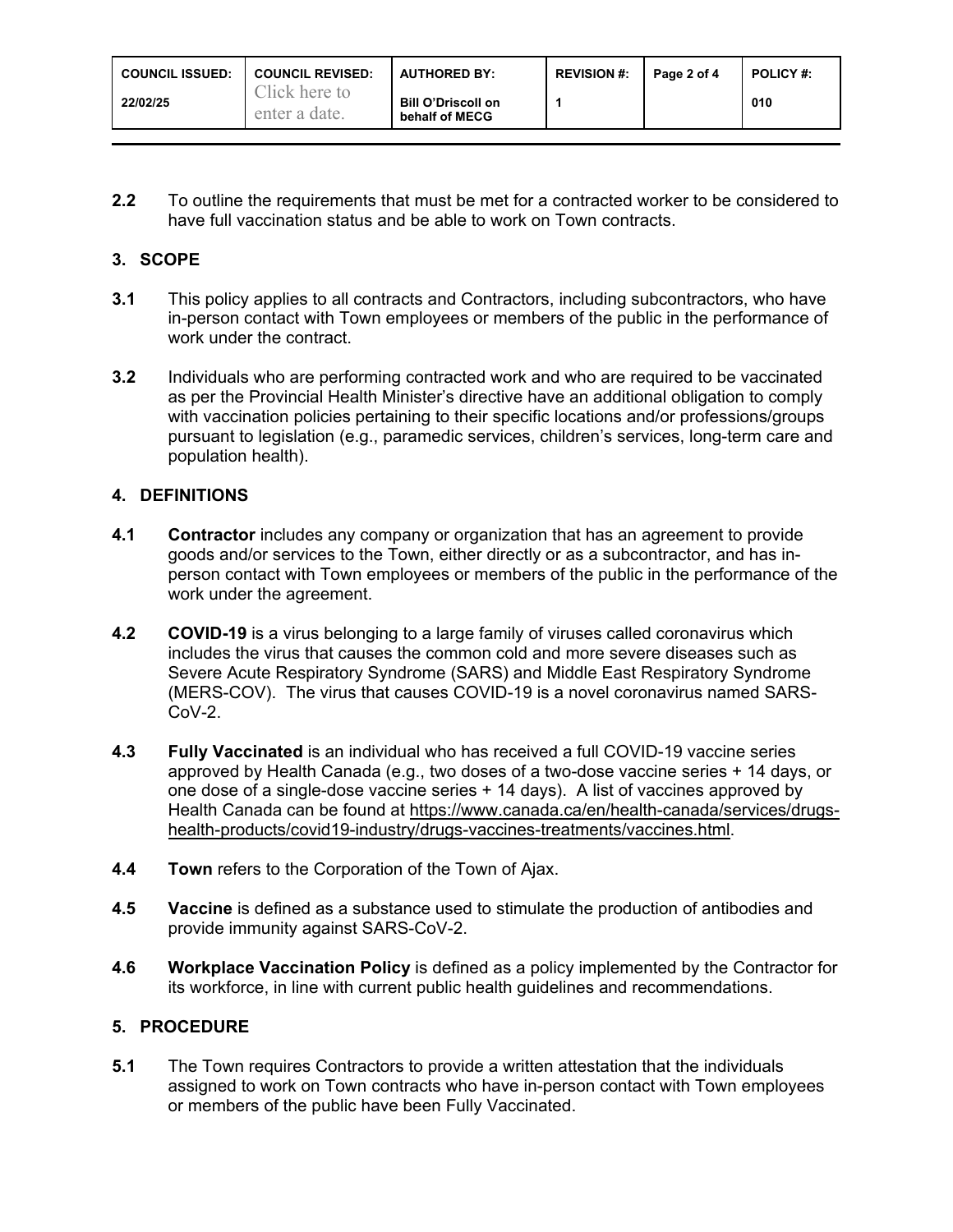| <b>COUNCIL ISSUED:</b> | <b>COUNCIL REVISED:</b>        | <b>AUTHORED BY:</b>                         | <b>REVISION #:</b> | Page 3 of 4 | <b>POLICY #:</b> |
|------------------------|--------------------------------|---------------------------------------------|--------------------|-------------|------------------|
| 22/02/25               | Click here to<br>enter a date. | <b>Bill O'Driscoll on</b><br>behalf of MECG |                    |             | 010              |

- **5.2** The attestation required in 5.1 will be provided by the signing authority for the Contractor completing the Town's Contractor Vaccination Policy Attestation Form, included as a schedule to this policy.
- **5.3** All individuals assigned to Town work by Contractors, who have or will have in-person contact with Town employees or members of the public, are required to be Fully Vaccinated by March 31, 2022. A signed confirmation is to be returned to the Town no later than March 31, 2022.
- **5.4** Contractors who do not comply with this policy may be subject to the Town exercising its available contract remedies, up to and including termination of the contract.

### **6. RESPONSIBILITIES**

- **6.1** Contractors are expected to attest to their compliance with this policy by March 31, 2022.
- **6.2** The Town's Department Contract Administrators and Project Managers, in conjunction with the Purchasing section, are expected to ensure that Contractors have attested to their compliance with this policy, as applicable and specifically the requirements under section 5.2 above, and avoid gathering personal health information of individuals performing contracted work to confirm compliance with this policy.

# **7. REFERENCES**

- Ontario COVID-19 Portal https://covid-19.ontario.ca
- Ontario Proof of Vaccination Policy https://www.ontario.ca/laws/regulation/200364
- Ontario Occupational Health and Safety Act https://www.ontario.ca/laws/statute/90o01
- Ontario Ministry of Health Website https://www.ontario.ca/page/ministry-health
- https://www.ohrc.on.ca/en/news\_centre/ohrc-policy-statement-covid-19-vaccinemandates-and-proof-vaccine-certificates

*Approved by the CAO under delegated authority from Council, pursuant to By-law 8-2020 as amended.*